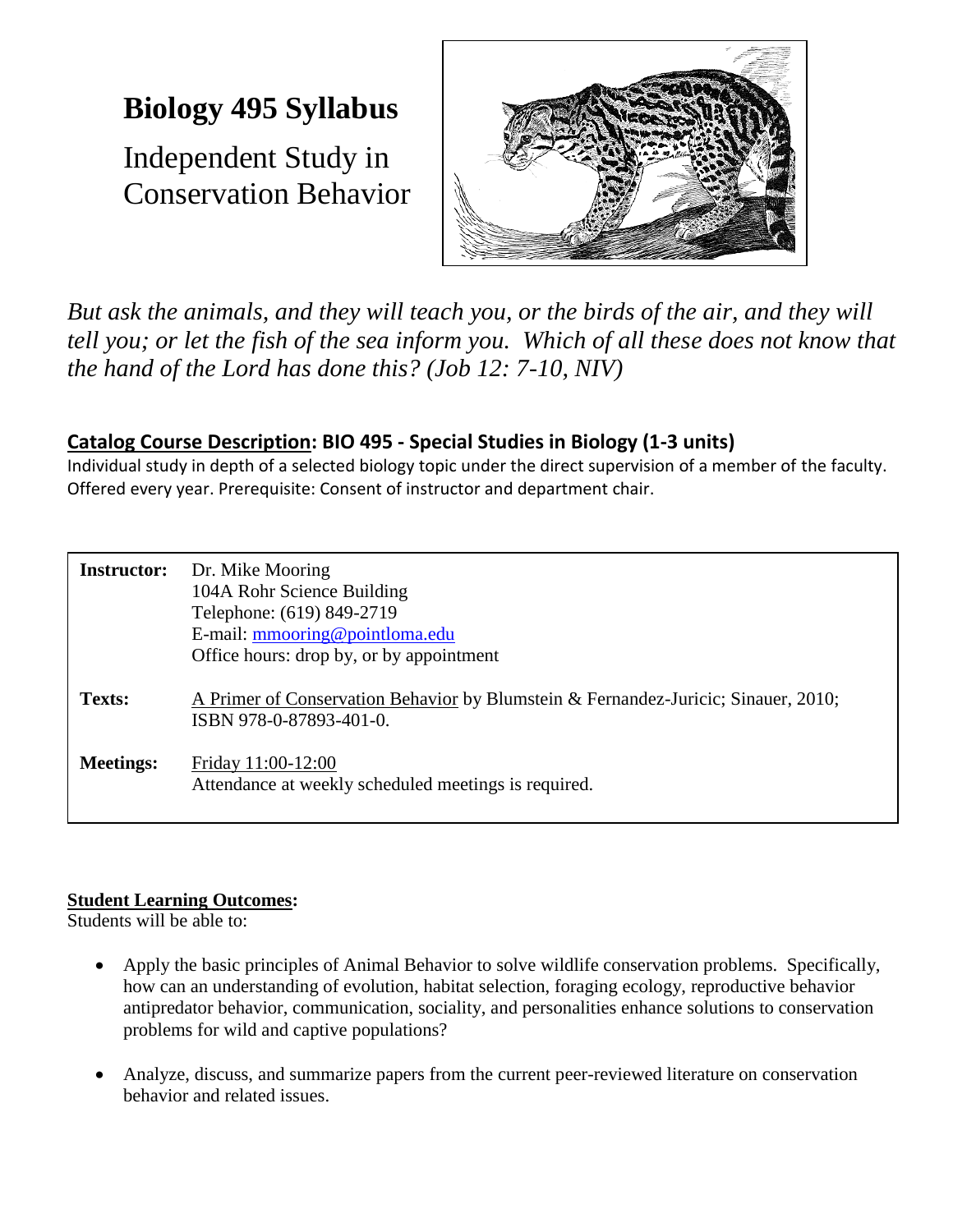#### **Format of Course:**

We will have an introductory meeting to go over the format, discuss the approach, and hammer out any details or modifications to make the course the most valuable independent learning experience possible.

Meetings 1-6 will be used to go through *A Primer of Conservation Behavior* reading 2 chapters a week. The student will write 6 summaries of the weekly readings from *A Primer of Conservation Behavior*, due on Canvas before the weekly meeting. The summary should adhere to the following criteria:

- minimum of one page
- $\bullet$  1.5 spacing
- $\bullet$  11-12 point font
- maximum 1-inch margins

Each summary will address the following questions:

- 1) What are the main points of the reading?
- 2) How does this information apply to practical conservation?

After we read the primer, the student will read 6 journal articles selected on the basis of the weekly meetings.

Meetings 7-12 will be used to go through each of the journal articles. The student will again write a summary of each article, adhering to the same criteria mentioned above. Each summary should address the following questions:

- 1) What are the main points of the paper?
- 2) How does this information apply to conservation?
- 3) What hypotheses, predictions, and/or questions were addressed?
- 4) How does this article relate to the book reading?

#### **What the grade will be based on:**

| Attendance and participation in weekly meetings    | 60 pts    |
|----------------------------------------------------|-----------|
| 6 summaries from A Primer of Conservation Behavior |           |
| $(\text{\&} 10 \text{ points})$                    | 60 pts    |
| 6 summaries from the journal article readings      |           |
| $(\text{\&} 10 \text{ points})$                    | 60 pts    |
| Total points                                       | $180$ pts |

#### **Translation between Percentage and Letter Grades:**

| A         | 90% | C    | 70%   |
|-----------|-----|------|-------|
| A-        | 88% | $C-$ | 68%   |
| $B+$      | 86% | D+   | 66%   |
| B         | 80% | D    | 60%   |
| B-        | 78% | $D-$ | 58%   |
| $C_{\pm}$ | 76% | F    | < 58% |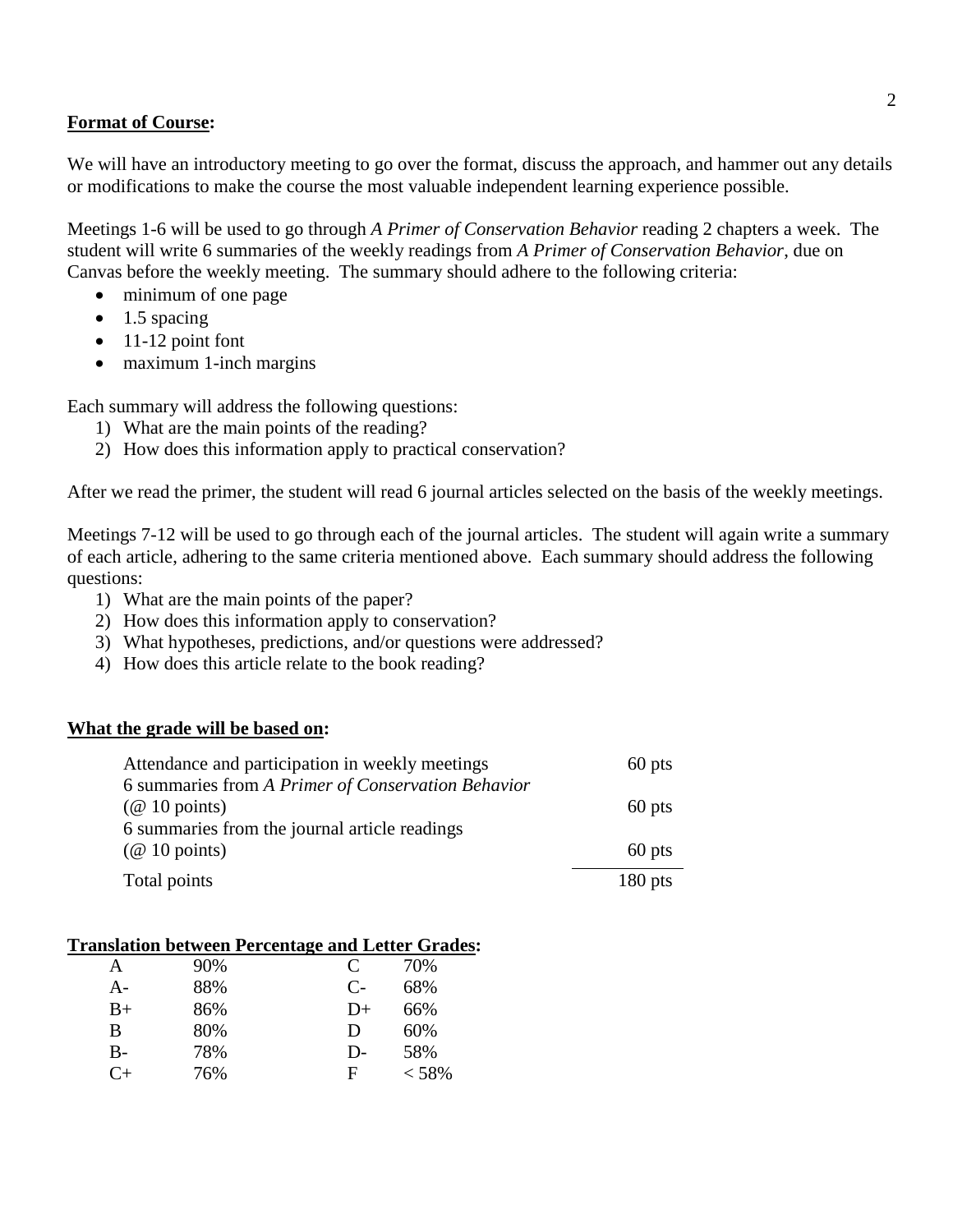# **Schedule Spring 2017**

| <b>Week</b>     | <b>Reading</b>                            |                |
|-----------------|-------------------------------------------|----------------|
| Introduction    | Discuss format and approach to course     |                |
| $1 -$ Jan 20    | A Primer of Conservation Behavior         | Chapters 1-2   |
| $2 -$ Jan 27    | A Primer of Conservation Behavior         | Chapters 3-4   |
| $3 - Feb 3$     | A Primer of Conservation Behavior         | Chapters 5-6   |
| $4 - Feb 10$    | A Primer of Conservation Behavior         | Chapters 7-8   |
| $5 - Feb$ 17    | A Primer of Conservation Behavior         | Chapters 9-10  |
| $6 - Feb$ 24    | A Primer of Conservation Behavior         | Chapters 11-12 |
| <b>Mar 3/10</b> | No meetings - Costa Rica and Spring Break |                |
| $7 -$ Mar 17    | Journal Article 1                         |                |
| $8 -$ Mar 24    | Journal Article 2                         |                |
| $9 -$ Mar 31    | Journal Article 3                         |                |
| Apr 14          | No meeting - Easter Recess                |                |
| $10 - Apr 7$    | Journal Article 4                         |                |
| $11 -$ Apr 21   | Journal Article 5                         |                |
| $12 - Apr 28$   | Journal Article 6                         |                |